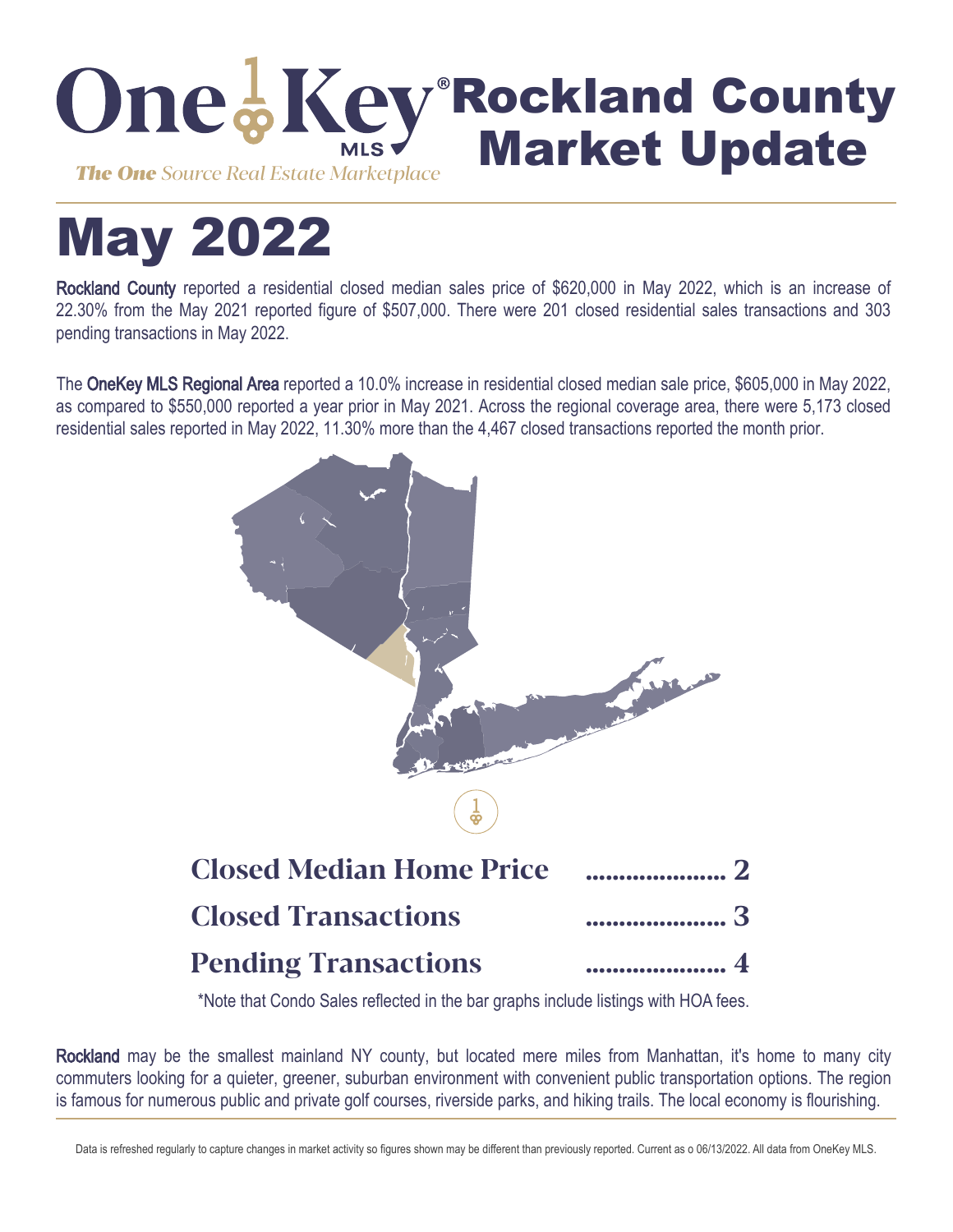

## Real Estate Market Report

## **Sold Property Median Price for:**

### **Location: Rockland (County)**



| Residential, Condo, Co-op Properties |  |  |
|--------------------------------------|--|--|
|                                      |  |  |

| Month           | Current<br>Year | Prior<br>Year | %<br>Change |
|-----------------|-----------------|---------------|-------------|
| May-2022        | \$620,000       | \$507,000     | 22.3        |
| Apr-2022        | \$535,000       | \$485,000     | 10.3        |
| Mar-2022        | \$531,000       | \$498,500     | 6.5         |
| Feb-2022        | \$535,000       | \$490,000     | 9.2         |
| Jan-2022        | \$531,750       | \$470,000     | 13.1        |
| Dec-2021        | \$520,000       | \$493,000     | 5.5         |
| <b>Nov-2021</b> | \$560,000       | \$486,250     | 15.2        |
| Oct-2021        | \$560,000       | \$465,000     | 20.4        |
| Sep-2021        | \$525,000       | \$485,000     | 8.2         |
| Aug-2021        | \$535,000       | \$465,000     | 15.1        |
| <b>Jul-2021</b> | \$525,000       | \$450,000     | 16.7        |
| Jun-2021        | \$536,500       | \$450.000     | 19.2        |

**Sold Property Median Price for:** Location: Rockland (County) (Last 24 Months - Residential, Condo, Co-op Properties)



Note: Information displayed in the data table is compiled by OneKey® MLS and represents a combined total of Residential, Condo, Co-op Properties sales for the selected time frame. Only available<br>data will be displayed. Pl

06/13/2022 10:52 AM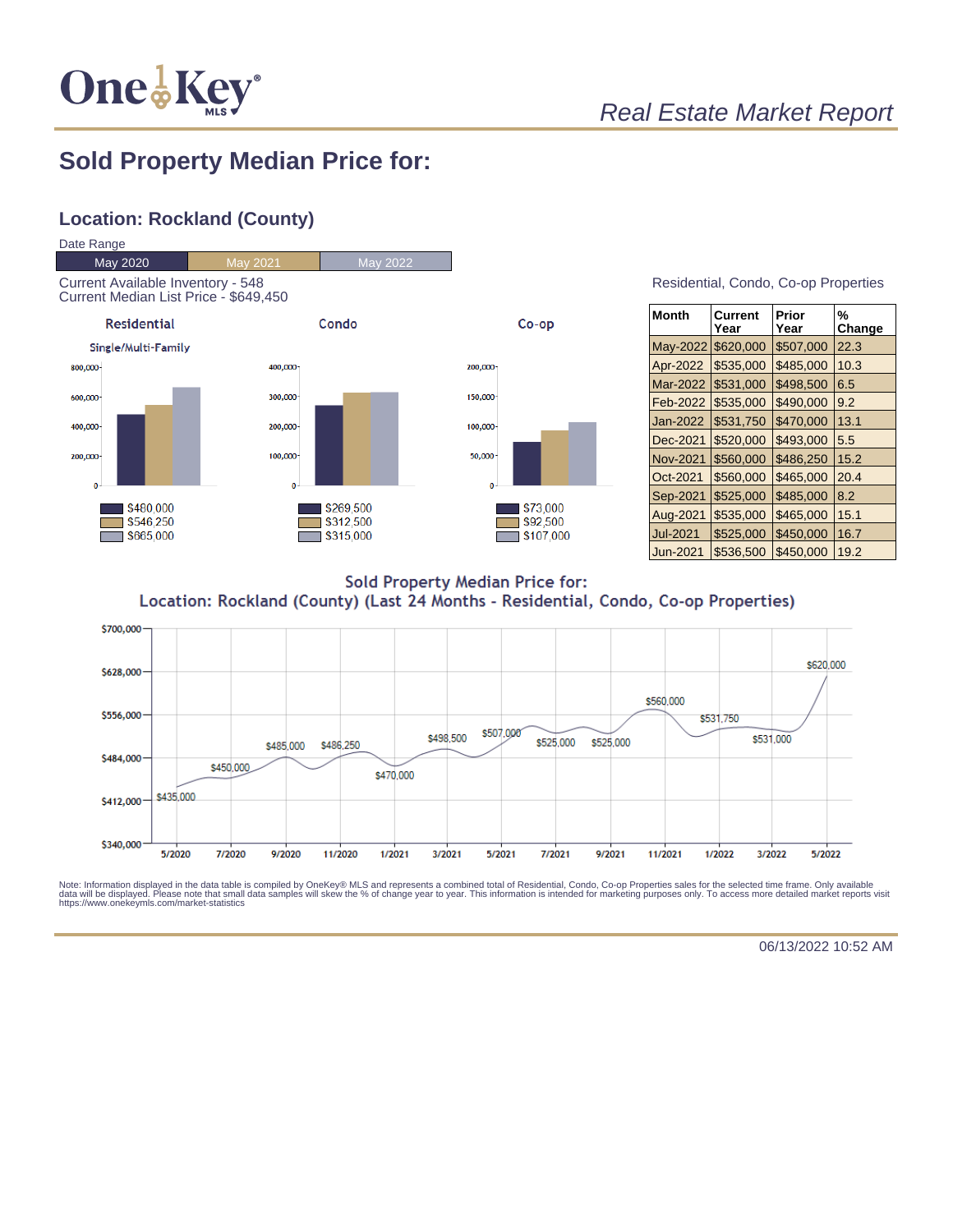

# Real Estate Market Report

## **Sold Property Counts for:**

## **Location: Rockland (County)**



#### Residential, Condo, Co-op Properties

| <b>Month</b>    | Current<br>Year | Prior<br>Year | %<br>Change |
|-----------------|-----------------|---------------|-------------|
| May-2022        | 201             | 243           | $-17.3$     |
| Apr-2022        | 185             | 272           | $-32.0$     |
| Mar-2022        | 251             | 291           | $-13.7$     |
| Feb-2022        | 231             | 258           | $-10.5$     |
| Jan-2022        | 250             | 278           | $-10.1$     |
| Dec-2021        | 358             | 423           | $-15.4$     |
| <b>Nov-2021</b> | 322             | 320           | 0.6         |
| Oct-2021        | 316             | 359           | $-12.0$     |
| Sep-2021        | 283             | 315           | $-10.2$     |
| Aug-2021        | 353             | 314           | 12.4        |
| <b>Jul-2021</b> | 335             | 223           | 50.2        |
| Jun-2021        | 338             | 185           | 82.7        |

**Sold Property Counts for:** Location: Rockland (County) (Last 24 Months - Residential, Condo, Co-op Properties)



Note: Information displayed in the data table is compiled by OneKey® MLS and represents a combined total of Residential, Condo, Co-op Properties sales for the selected time frame. Only available<br>data will be displayed. Pl

06/13/2022 10:52 AM